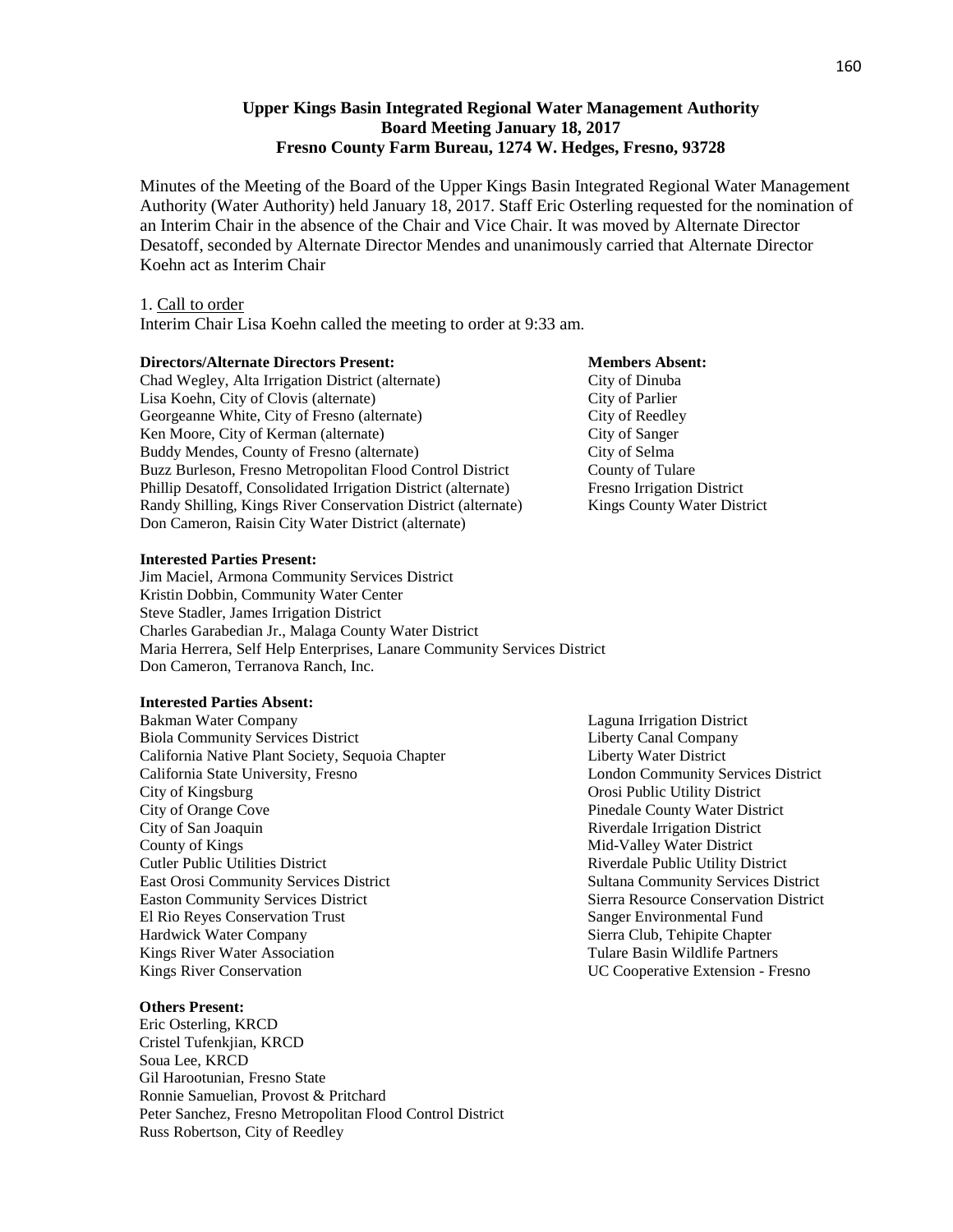2. Addition to or Deletion from the Agenda None

3. Public Presentations None

### 4. Approval of Minutes of the October 19, 2016 meeting minutes

It was moved by Director Burleson, seconded by Alternate Director Cameron and unanimously carried that the minutes of the October 19, 2016 meeting of the Board of Directors be approved as presented.

5. Director Reports None

#### 6. Advisory Committee Report

Interim Chair Koehn provided a report on Advisory Committee activities. Koehn reported that the Advisory Committee met on December 21<sup>st</sup> and received staff reports and an update on the Proposition 1 Planning Grant draft funding recommendations. The Committee approved a recommendation to the Board to add five James Irrigation District projects to the IRWMP Project List. Lastly, the Committee tasked KRCD staff with preparing a letter of support for the proposal being developed by the County of Tulare for the Proposition 1 DAC Involvement Grant Program.

### 7. Staff Reports

*Planning and Implementation Contracts* – Lee referred to the grants matrix in the agenda packet and reported on the Proposition 84 Implementation Grants. Lee reported that under Proposition 84 Round 1 Implementation Grant the County of Fresno is near completion of their project, but the East Orosi Community Services District's well rehabilitation project remains behind schedule. Under Proposition 84 Round 2 Implementation Grant, the Fresno Irrigation District is working on a scope amendment to their project, Bakman Water Company executed a scope amendment with DWR in December 2016, the City of Kerman plans to begin construction of their project this month and lastly the City of San Joaquin completed construction of their project.

*Inter-regional and Statewide Coordination* – Osterling reported that on January 12<sup>th</sup>, the Roundtable of Regions, which is a coalition of IRWMs from around the state, held a summit in Sacramento. One main focus of the summit was the DAC Involvement Grant. DWR staff was present at the summit to discuss the anticipated schedule for the upcoming Prop 1 IRWM Implementation funds. The current proposed schedule is looking at having grant applications due for DAC implementation projects in spring 2018 and for regular implementation projects spring of 2020. DWR staff noted that a series of workshops will be held in May 2017 to solicit public input. Osterling asked the Authority to provide him with any input regarding whether the implementation money should roll out sooner or later and will speak on behalf of the Authority.

*Public Information* – Tufenkjian reported that 3,000 outdoor watering tips handouts were printed for about \$500 and were available for Members and Interested Parties to take back to their agencies. Tufenkjian reported on KBWA outreach efforts for the 2016 year. The Authority's Twitter account has 418 followers and about 65 tweets were posted in 2016. To date, the Authority has posted 1,039 tweets. Last year, the kingsbasinauthority.org website had 4,800 views and 12,400 views since the website's launch. Pages on the Authority's website that generated the most traffic were the Authority's homepage, the reports and papers page, and the "Sixty Years of Pine Flat Dam" press release written by Randy McFarland. To date, the Kings Basin groundwater video developed through funding from a California Water Foundation grant has 841 views and four "likes". Last May, the Laguna Irrigation District held a ribbon cutting ceremony for their 52-acre recharge basin that was completed through funding from Prop 84 Round 2 Implementation funds. Lastly, in March 2016 KRCD staff conducted a tour with DWR staff to visit several projects that were being completed through Prop 84 Round 2 Implementation funding.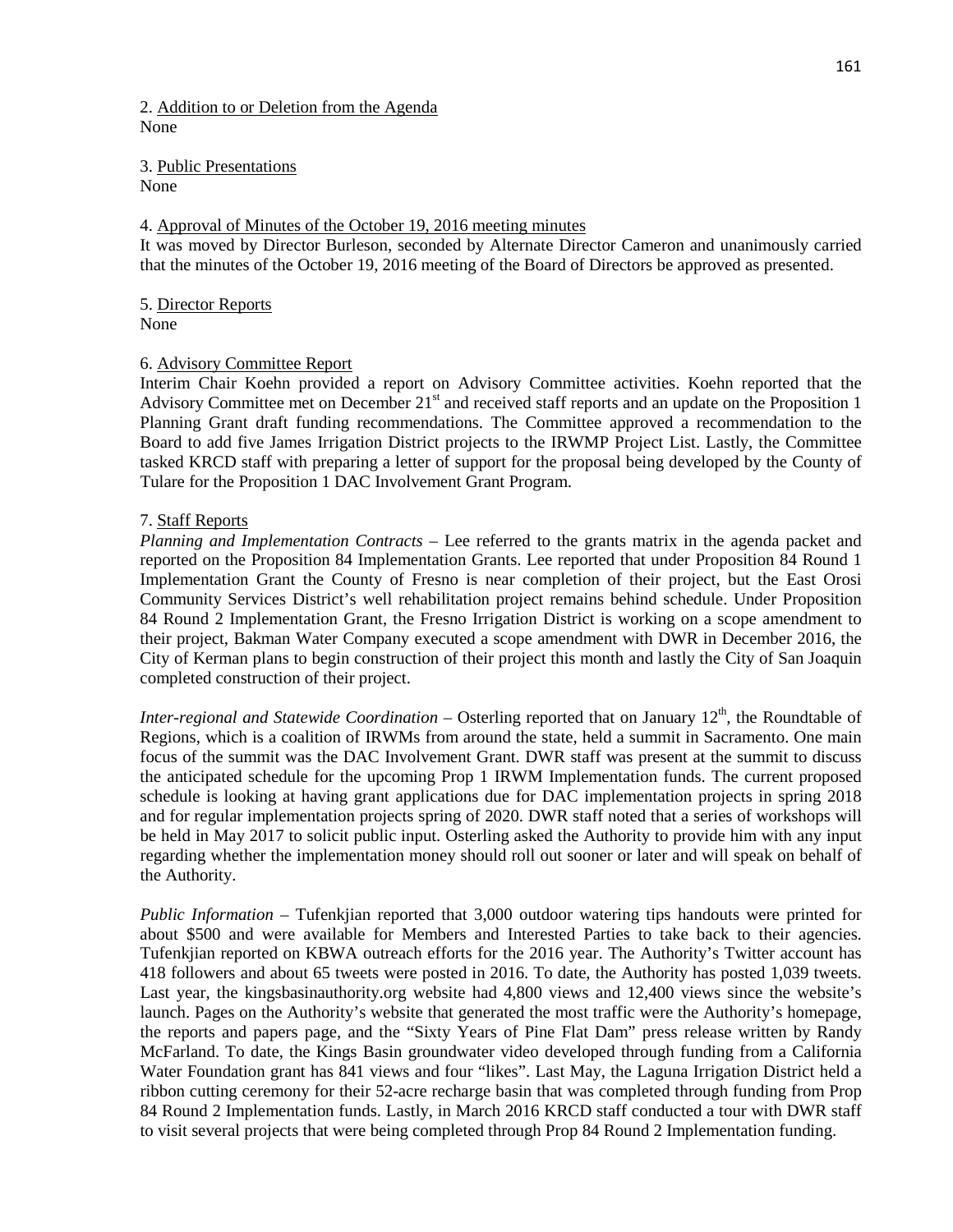*Legislation* – Tufenkjian reported the deadline for bills to be introduced is February  $17<sup>th</sup>$  and because this is the first year of a two year session, there could be an increase in spot bills. Tufenkjian further reported the possibility of a public goods charge bill. Lastly, Tufenkjian reported that Assembly Member Eduardo Garcia is the new chair of the Committee on Water, Parks, and Wildlife and Catalina Bautista replaced Martha Guzman as Deputy Legislative Secretary to Governor Brown.

*Administrative Items* – Osterling shared that Alternate Director Roseann Galvan retired from the City of Selma and thanked her for her work and dedication to the mission of the Authority.

Lee announced she will be emailing Directors and Alternates sometime during the week to ask for Form 700s and will reach out to all Members and Interested Parties to update their list of representatives. Lastly, Lee will be reaching out to project sponsors to update the status of their projects on the IRWMP Project List.

*Other* – Osterling reported on SGMA activities in the Kings Subbasin. As of January 1, 2017 the Kings River East GSA and North Fork Kings GSA became law through special act legislation and seated their Boards. The North Fork Kings GSA has scheduled a public hearing regarding the Election to become a GSA. Other GSAs in the Kings Subbasin are looking to file with DWR by March. In the case of the special act agencies, they are exempt from the 90-day public comment period. Once their application is deemed complete, they are considered "Exclusive" for their area. There currently are no overlap issues in the Kings Subbasin; however, there are some reported overlaps in the south Tulare Lake, Kaweah, Tule, and Kern areas. Alternate Director Moore asked how GSA overlaps happen. Osterling answered that oftentimes it has to do with overlapping agencies that have overlapping jurisdictions or there are disagreements as to who will lead the effort. SB 13 was cleanup legislation that provided a process for DWR to implement in the event of any overlaps, essentially putting the responsibility back on the local agencies to resolve the overlaps.

# 8. Selection of Officers to the Board of Directors

Interim Chair Koehn announced there is a vacancy of the Board Chair position and called for nominations. Director Desatoff nominated Interim Chair Lisa Koehn, which was seconded by Alternate Director Mendes. It was pointed out that Interim Chair Koehn is currently the Chair for the Advisory Committee. Alternate Directors Desatoff and Mendes withdrew their nomination. Alternate Director Shilling nominated Director Buzz Burleson to the chair position. The nomination was seconded by Alternate Director Mendes and unanimously carried that Director Buzz Burleson serve as Chair to the Board. Chairman Burleson conducted the remainder of the Board meeting.

# 9. Request to Modify the IRWMP Project List

Lee reported that the Advisory Committee would like to recommend to the Board the modification of the IRWMP Project List to add five James Irrigation District projects. Lee noted that the Project Information Forms for the five projects were included in the agenda packet. It was moved by Alternate Director Koehn, seconded by Alternate Director Cameron and unanimously carried that the IRWMP Project List be modified to include the five James Irrigation District projects.

# 10. Request to Approve and File King Basin Water Authority 2016 Annual Report

Ronnie Samuelian reported the draft Kings Basin 2016 Annual Report was produced and provided for comment back in November 2016. A matrix with the comments and responses were included in the Board agenda packet and the updated draft of the Report was made available on the KBWA website. It was moved by Alternate Director Shilling, seconded by Alternate Director Koehn and unanimously carried that the Kings Basin 2016 Annual Report be approved as presented.

# 11. Update on DAC Involvement Proposal and Request for Letter of Support

Osterling reported on the letter of support included in the agenda packet and the progress of the Proposition 1 DAC Involvement Proposal preparations. The letter expressed that the KBWA's support of the Proposal is contingent upon the ability of the KBWA to continue to engage and work directly with